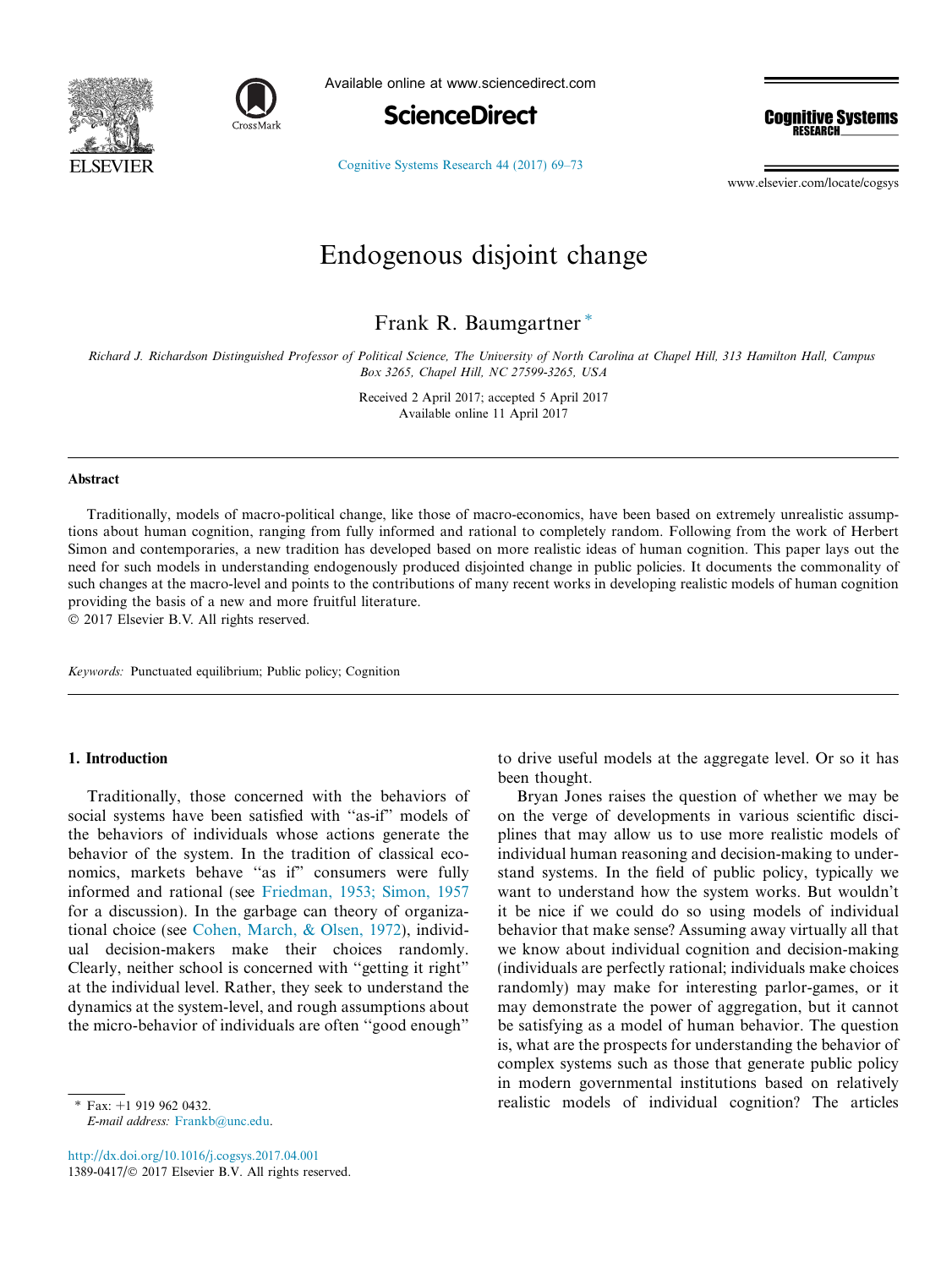included in this special issue can be understood in that light.

## 2. Individual cognition and collective outcomes

[Bryan Jones notes \(2017\)](#page-4-0) that we can distinguish between the behavioral sciences, with extensive focus on the behaviors of individuals, and the social sciences, which are more concerned with the functioning of systems. Economics is typically understood as a social science and psychology a behavioral one; political science and sociology are mixed. Public policy and public administration are clearly on the social side. Cognitive science, of course, is fully behavioral. Jones notes that the key insights making possible any combination of reasonable individual cognitive assumptions were made in and around 1959 by Herbert Simon and his associates. Simon wanted to understand how public administrations make decisions and felt he could not do so unless he based his models on how individuals within those administrations made decisions. Hence the idea of bounded rationality, satisficing, and, crucially, the idea of ''canalizing" decisions: working in parallel streams, multi-tasking for a time until decisions must be made by a central authority. Scarcity of attention, at the individual or the organizational level, is key. This raises the question of whether we can understand disjoint change in organizations with reference to endogenous factors. The answer to that question then determines whether one's model of disjoint policy change must refer to stochastic shocks or exogenous events. If canalizing decisions into separate streams is a fundamental characteristic of collective decision-making within institutions, occasionally these separate channels must come together. Analyzing this process, fundamental to the issue of agenda-scarcity, allows us to think of a solution to an important puzzle. Let me explain the puzzle with a simple example.



Fig. 1. US federal expenditures per capita, 1790–2015. Data sources: Historical Statistics of the United States: Millenial Edition database, Table Ea636–643, updated through 2015. Author's adjustments for inflation and population.

## 3. An empirical puzzle from US budgeting

Fig. 1 shows the size of the US federal budget from its earliest days to current times, expressed in spending per person. Of course, it is adjusted for inflation.

It is obvious that the massive wars of American history have shown their effects in the budget. (Then again, some wars—such as Vietnam, the first Gulf War, and the wars in Afghanistan and Iraq—have generated barely a blip in these long trends.) In fact, defense spending per capita rose in 1812 by 278%; in 1862 by 959%; in 1898 by 78%; in 1918 by 744%; and in 1941 by 228%. Wars certainly affect the budget, as one would expect. This would make it seem as though we need no understanding of endogenous change to understand the dynamics of a collective process like putting together the US national budget. There is no great puzzle in Fig. 1; wars can explain most of the dynamics apparent there.

[Fig. 2](#page-2-0) breaks down the budget into its domestic and defense categories, and this reveals the puzzle.

While the defense pattern seems relatively clear, the domestic spending pattern cannot be explained by the same model. Further, the defense pattern has some puzzles, such as why it sometimes declines to the pre-war level (1812, 1860, 1918) but sometimes does not (1898, 1941, 1953). Both series, when we look at their first differences, show a great number of extreme outliers. Kurtosis is the statistical measure of the degree to which a distribution has ''fat tails" compared to the normal distribution. Series such as the defense series obviously have fat tails as the large blips involve dramatic changes in a single year while most years show only modest adjustments from the previous year. But the domestic series shows something similar. In fact, if we look at the kurtosis value of the change series implicit in the three series above, the values (for annual percentage change) are 69, 76, and 64 for total spending, defense, and domestic. Defense is slightly higher than domestic, but both show extremely high volatility. If wars explain the blips in the defense series, what explains the occasional extreme volatility of the domestic spending series?

One might naturally assume that there is a trade-off between spending on defense and domestic priorities. In fact, there is none. [Fig. 3](#page-2-0) shows the correlation between annual percentage change in the two series above. For each year, the Figure shows the percentage change in domestic and defense spending per capita, using the same data series as graphed above. The figure excludes 10 outlying observations, eight where defense spending spiked by over 100%, one where domestic spending did so, and one where both spiked.

There is no correlation whatsoever between change in defense and change in domestic spending. In fact, when the extreme outlier cases are included, the correlation increases substantially; this is largely due to events in 1917 and 1918 when defense spending rose by 54, then 744%, and domestic spending increased by 198 and 314%. Thus, for the most part, there is no correlation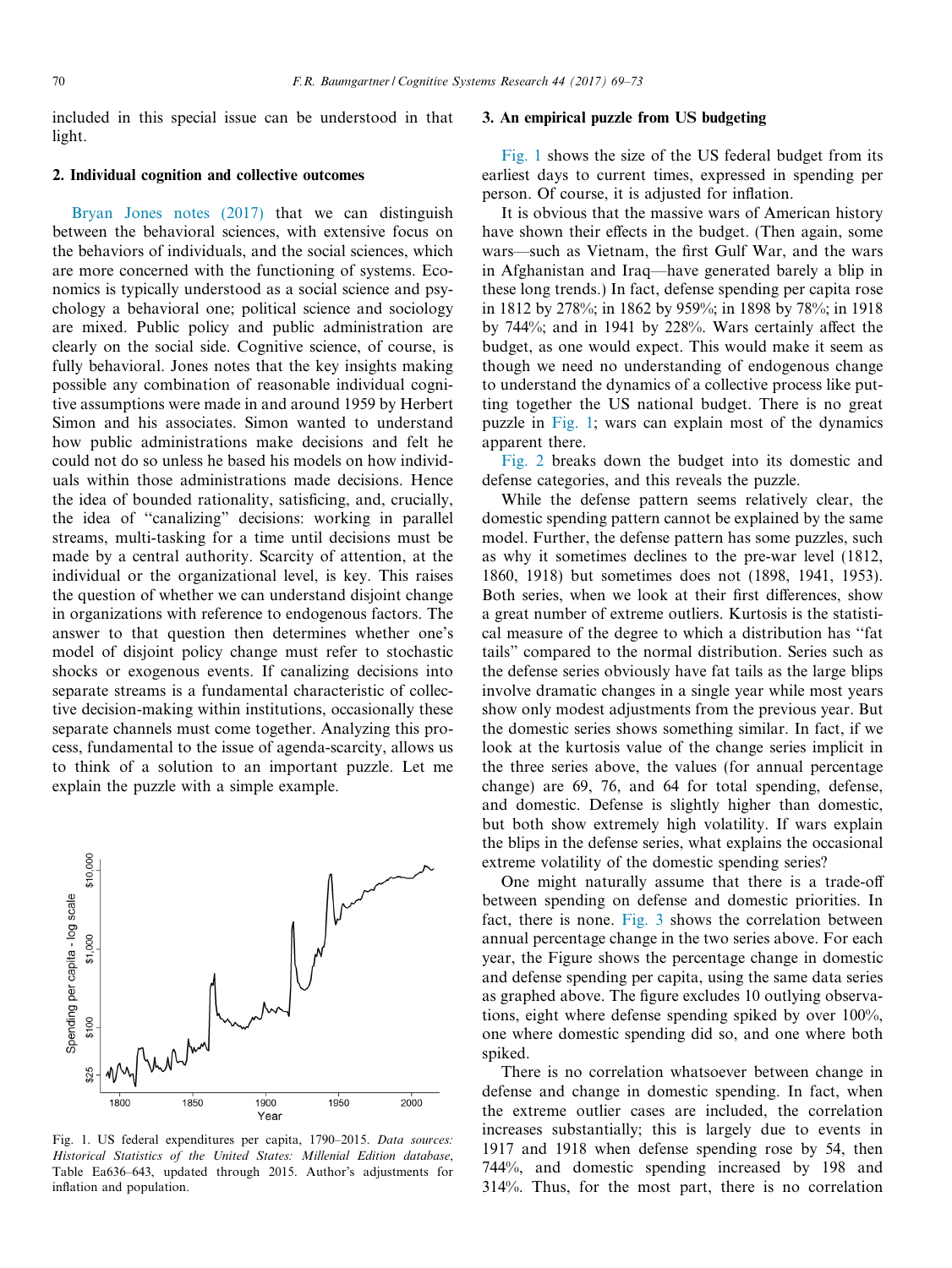<span id="page-2-0"></span>

Fig. 2. Defense and domestic spending, 1790–2015.



Fig. 3. Domestic and defense spending trade-offs, 1790–2015. Note: Data reflect annual percent change in adjusted 2015 per-capita spending.  $N = 214$ . Excludes ten observations where either value was greater than 100%. Pearson's  $R = 0.09$ . When those outliers are included, the correlation increases to 0.43.

whatsoever between spending shifts on one side of the budget and those on the other. To the extent that defense spending increases dramatically, domestic spending tends also to increase, not decrease.<sup>1</sup>

Why would it be that there is no trade-off between spending, or that, if there is a relationship between defense and domestic spending, it is a positive one? Are wars used as a justification for increased domestic spending? Are savings from the demobilization from war used to ramp up domestic spending? If so, we would see some kind of systematic relation in the two series shown in Fig. 3. In fact, we see no relationship whatsoever.

This is not the place for a full discussion of the dynamic drivers of US budgeting. But the articles included in this special issue, and the approach they exemplify, help us understand the puzzles implicit in the examples above. First, wars drive spending, there is no surprise there, or so it seems. But in fact each war did not induce massive spending; sometimes the spending returned to the pre-war level and sometimes not; in sum simply noting that the country was at war at a given time does not fully explain even defense spending. The recent wars in Iraq/Afghanistan, or even Vietnam are barely visible in Fig. 2; Korea, however, had a huge impact but spending never declined significantly after it. More puzzling, of course, are the next two elements: domestic spending is nearly as subject to dramatic shifts as defense spending, and (from Fig. 3), changes in spending in one category have virtually no impact at all on changes in spending on the other. If we cannot look at such exogenous factors for explanations of dramatic budget shifts, where can we find them? We need a theory of endogenous disjoint change.

## 4. Endogenous disjoint change

In his essay in this special issue, Epp  $(2017)$  shows a sharp contrast between decentralized market-based decision-making systems and centralized ones. No matter the inability of any single actor in a large and decentralized market fully to understand the choices they make, when averaged out across many actors, the collective decisions of these systems move slowly, smoothly, gradually. By contrast, he shows that systems characterized by centralized decision-making display disjoint change. The simplest exposition of this is in comparing currency exchange rates over time. In systems pegged to a pre-set rate, the typical change is literally zero, but as pressure builds up on rare occasions the affected state is forced, often against its will, to make a dramatic adjustment. In contrast, free-floating exchange rates, driven by markets, show smooth adjustments over time, according to [Epp's analysis \(2017\).](#page-4-0) His analysis points to the importance of understanding how ''bursty" or disjoint changes may come from a decisionmaking system when it is based on centralized leadership and organizational rules rather than by decentralized

<sup>&</sup>lt;sup>1</sup> Average increase for domestic spending ( $N = 224$ ) is 5.1. In those years where defense spending increases by more than  $100\%$  ( $N = 9$ ), domestic spending increases by 43%, on average. So there is no trade-off.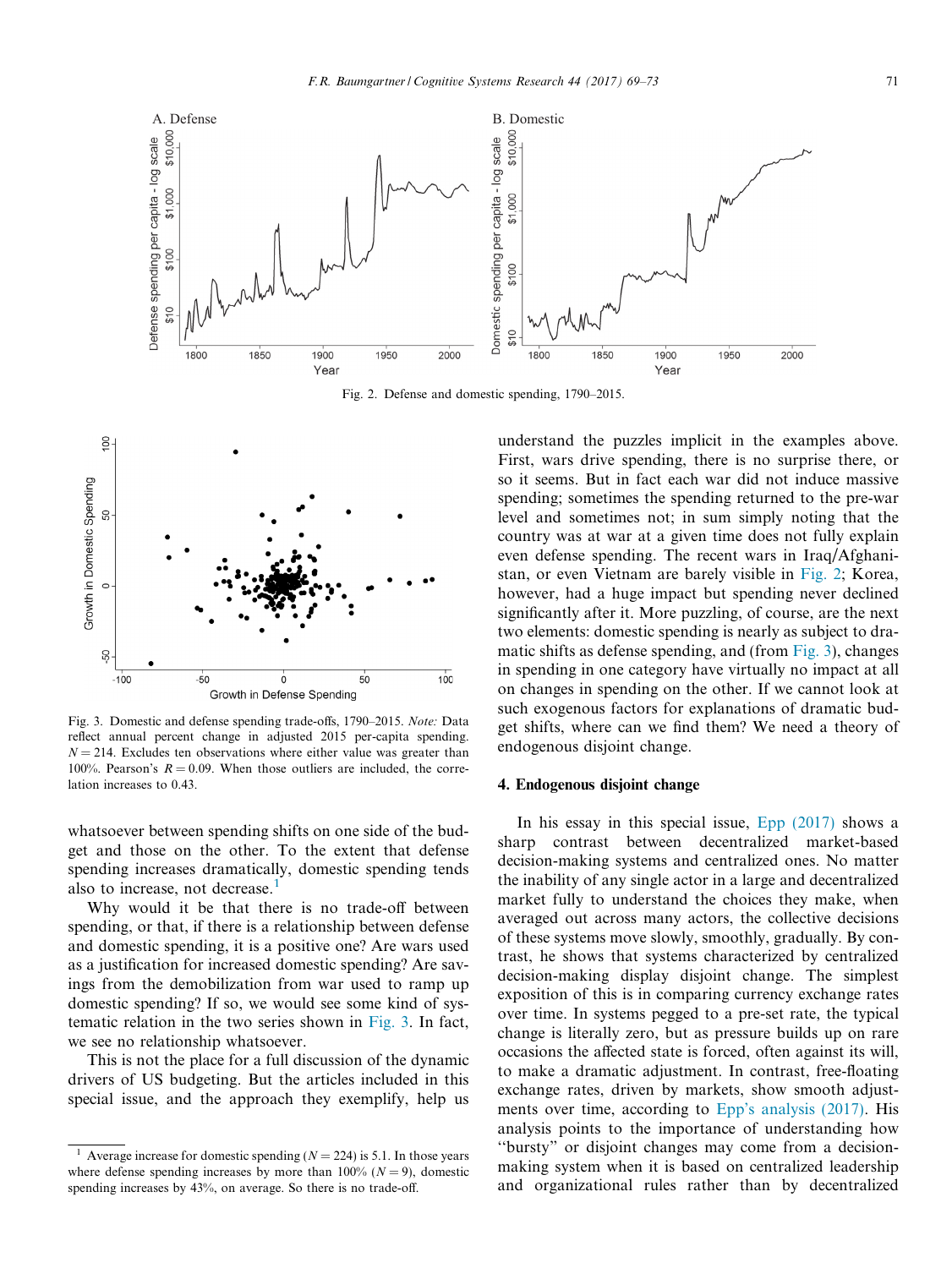market mechanisms. Markets may generate dramatic shifts in response to exogenous shocks, but they should generate no endogenous shocks of their own. Other forms of centralized decision-making systems may produce dramatic shifts through both endogenous and exogenous processes.

[Barabasi's \(2005\)](#page-4-0) treatment of disjoint change (or bursts) in human behavior focuses on attention. For Barabasi, the issue is a queuing process, or making decisions one-at-a-time. Most decisions can be handled quickly, but some take more time. When there are many decisions to make, some simply get put at the end of the queue, sometimes for a long period of time. Without going into detail on the Barabasi model, it explains disjoint change in the behaviors of individuals by noting how attention is allocated. Since it is not allocated efficiently, attention shifts episodically, and decisions are not made in a smooth, consistent manner. Rather, he shows, the distribution of human attention is associated with bursts. The environment may be accumulating challenges or stimuli that need to be responded to, and these may accumulate in an orderly way. But people respond to them in a disjoint manner. Therefore, to understand the output pattern of human attention, we need look not only at the stochastic distribution of inputs, but for Barabasi we must also have a better and more realistic understanding of the decision-maker themselves. Individuals (not just systems) generate bursty or disjoint patterns of outputs even when faced with a relatively well behaved (e.g., Gaussian) distribution of input stimuli.

Jones notes that ''we are at a turning point in the way we approach micro-macro linkages—how much or how little of the cognitive and emotional constructions of humans we bring to our understanding of the operation of macro-level processes" [\(2017, 38\)](#page-4-0). In particular, he notes that Simon's ''canalizing" or parallel processing is fundamental to thinking of how complex organizations deal with their environments. As he writes, division of labor, the creation of specialized sub-units, and similar processes allow organizations to expand their processing capabilities, often by many orders of magnitude beyond that of individuals. But, he notes, they remain limited in some ways by the same scarcity of attention that affects human cognitive architecture. ''Limited attention is a key facet of human cognitive capacity, and is reflected in organizations" [\(Jones, 2017, 12](#page-4-0)). Further, Jones argues that this is the fundamental assumption of behavioral organization theory, and that the cognitive link is not just a metaphor; it is a causal relationship. Because organizations are made up of humans, and because canalizing (or specializing) occasionally must involve administrative oversight and occasional involvement in the normally distributed or autonomous specialized processes, there can be powerful forces of disjoint change. That is, decentralized decision-making structures come with oversight, and oversight comes with occasional involvement of the overseeing unit. Supervisors oversee managers, and managers oversee lower managers. While the structure can be built to any scale, it can never escape the fact that each managing level is subject to its own cognitive limits, and these are always associated with human capacity.

Individual cognitive characteristics interact with institutional and social structures of collective decision-making in complex ways. Disciplinary practice has inhibited these studies, but as Jones says, we may be on the verge of a dramatic shift in our collective understandings. In fact, the essays collected here go a long way in doing exactly this.

# 5. Incorporating human cognition and decision making in various ways

How does the social world work if most members of the system are not paying attention to most issues most of the time? Each of the articles included in this special issue makes a different contribution to understanding more realistically how individual cognitive processes can help us understand complex organizational change. As discussed above, [Epp \(2017\)](#page-4-0) compares market-based and centralized decision-making systems. Importantly, his analysis is not driven by a comparison of public-v. private-sector decision-making, but rather by decentralized v. centralized systems. His extended work on this topic [\(2018\)](#page-4-0) makes clear that centralized decision-making systems in the private sector fare no better than public-sector organizations in making smooth transitions to changing environmental stimuli. The environment may be moving slowly, but the complex organization finds it impossible to respond proportionately. Rather, the same limits that apply to human cognition affect the organization, as it ignores or underprioritizes environmental factors that deserve attention until they rise above a threshold of urgency, when the system lurches to over-respond, playing catch-up and generating in the process a signature dramatic change in outputs which has no corresponding stochastic cause. Rather the cause is endogenous, and it is the scarcity of attention. In a decentralized decision-making system, he shows, these endogenous causes can be reduced to a minimum.

Of course, they are not automatically so reduced, and in imperfect markets there can be powerful cascade effects where actors respond not to independently collected bits of new information, but rather to the observed actions of others in the market; this violation of the functioning of perfectly decentralized markets is consistent with the endogenous causes of disjoint change described here, and, where present, reflects one of the most important causes of bubbles and cascades in market systems; by definition this is an imperfection in a system that is supposed to avoid exactly this type of thing. [Thomas \(2017\)](#page-4-0) looks into exactly this: Cue-taking and mimicking. If individuals interacting in any type of system base their actions on the behavior of those around them, the system can produce bursty results even with no exogenous shocks. Of course, cuetaking is all around us, so incorporating mimicking is a movement in the direction of a more realistic model of human behavior. Putting such assumptions into our